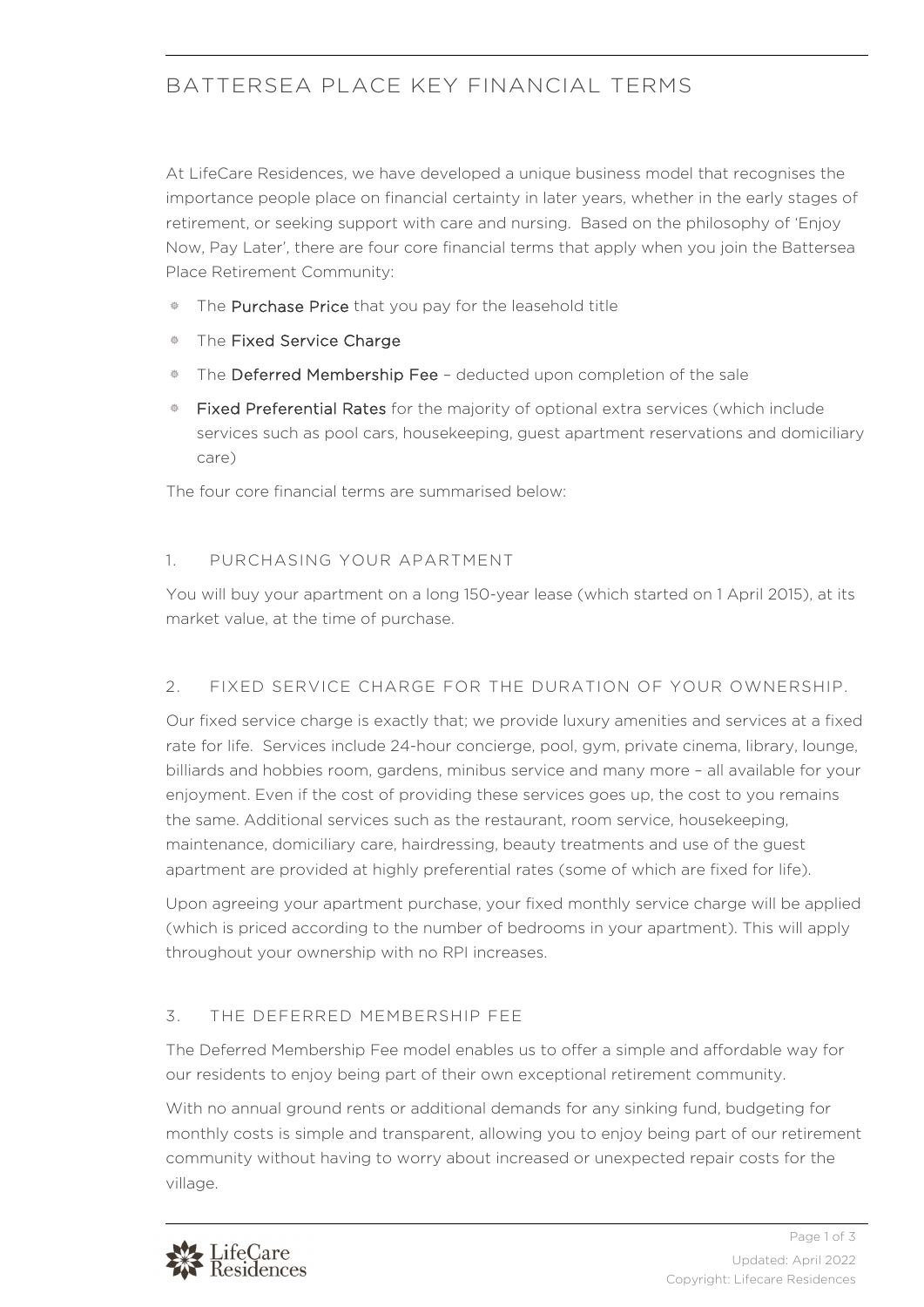## BATTERSEA PLACE KEY FINANCIAL TERMS

Under the terms of the lease, LifeCare Residences takes responsibility for the maintenance and modernisation of the building and communal parts as required, ensuring all amenities are kept in good condition.

As part of the sales process, during your initial meeting with our team, you will receive a Key Facts document and worked examples.

We offer two options for the Deferred Membership Fee:

#### Option One

When your apartment is sold, you pay a Deferred Membership Fee on the amount you originally paid for your apartment. If the property is sold in Year One, this figure is 10% and if the property is sold in Year Two, it is 15%. If the property is sold in Year Three, or thereafter, the Deferred Membership Fee is 20%. In addition, any capital gain (the amount gained in value from when you purchased the property until you sell it) will be split with LifeCare Residences equally on a 50/50 basis.

#### Option Two

With this second option, you pay a Deferred Membership Fee on the sale price of your property when sold. If the property is sold in Year One, this figure is 10% and if the property is sold in Year Two, it is 20%. In Year Three, and thereafter, the Deferred Membership Fee will be 30%.

## 4. FIXED TARIFFS FOR ADDITIONAL SERVICES FOR THE DURATION OF YOUR OWNERSHIP.

Should you require any optional, extra services to enhance or support your lifestyle, you can be reassured that the majority of tariffs are also fixed for the entire length of your ownership. These key service tariffs include:

- Housekeeping / Laundry 券
- Maintenance / Handyman
- Chauffeur / Self-Drive Car 券
- Guest Apartment 券
- Domiciliary Care 盎
- Nursing Home Fees 盎

By offering a fixed service charge and fixed tariffs for life, you will not face any unexpected price increases. This enables you to enjoy your independence, whilst accessing additional support services in a seamless way, with peace of mind when budgeting for the future.